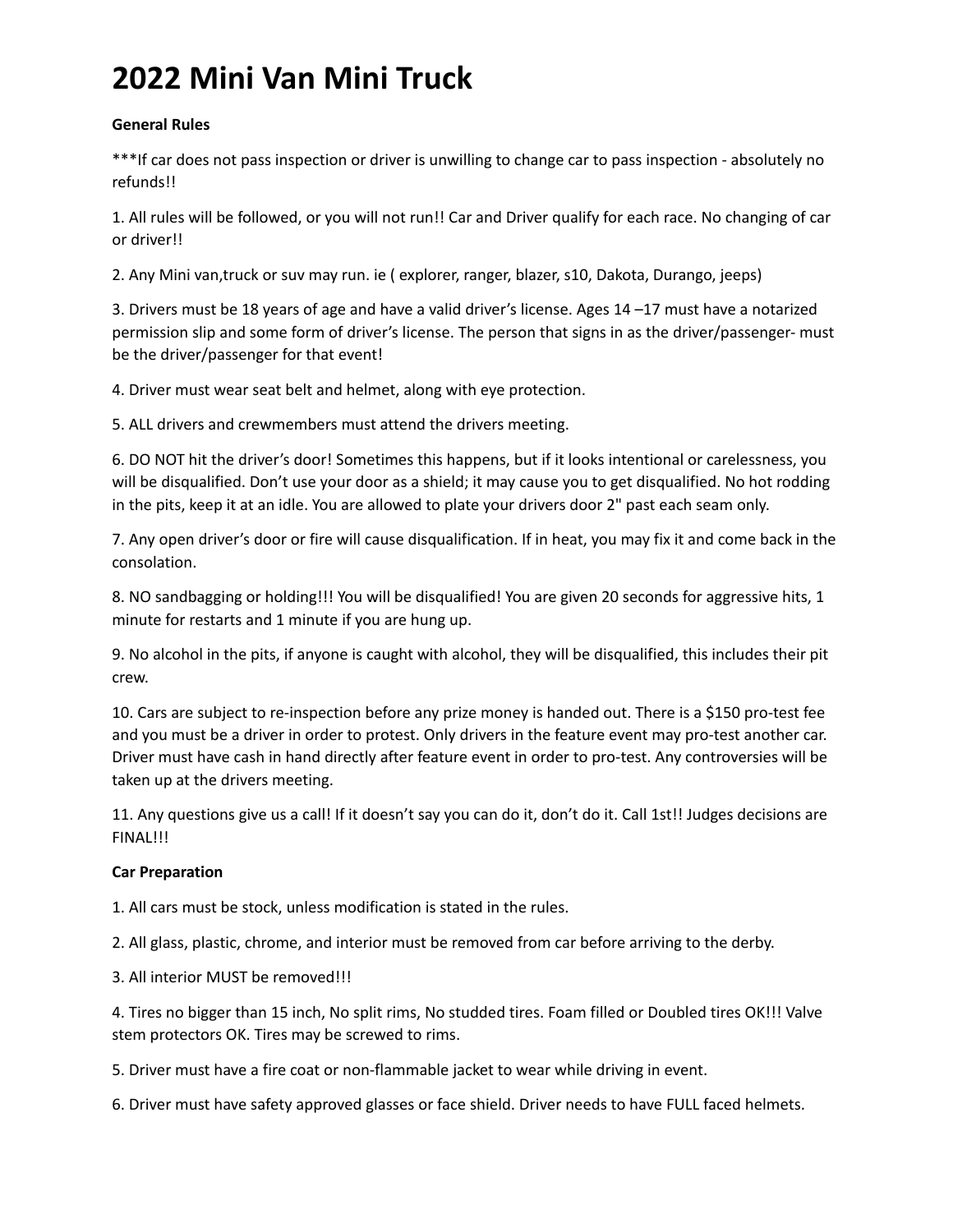7. You must use a radiator and it must be in stock location. All cars must have working brakes.

8. All trailer hitches and braces must be removed.

9. Original gas tanks must be removed. You must use a boat tank or well made fuel cell and it must be properly secured and covered.

No gas cans. Plastic gas tanks must be placed in a metal box!! Fuel line must be secured and fastened properly. Keep away from exhaust. Place fuel cell behind driver's seat or in the center of the car where the back seat, use to be.

You may build a mount on the floor for your tank not to exceed 36" wide centered in the back of car. Bolted to floor sheet metal only.

10. Transmission coolers will be allowed, but must be safe and properly secured.

11. Batteries must be moved to passenger floorboard close to transmission. It must be properly secured and covered.

12. You must have a number In Bright colors on each front door and must have 15"x 15" roof sign with car number on it for judging and recognition of car.

### **Car building:**

1. NO welding will be allowed on any part of the body or frame. The only welding allowed is in the below rules. If your car is found with any weld, other then what's allowed, you will not run!!

2. Doors may be chained, wired, bolted or welded shut and must be sheet metal to sheet metal. Welding of Outside of doors only will be allowed. If welding can only be 2 spots of 3x3 per door seam. Use no bigger than 3 inch wide material for welding doors shut. Drivers door may be weld shut inside and outside solidly with no bigger then 3" strap material.

3. For driver's protection, you may weld a bar behind the seat from doorpost to doorpost, it can be an X, you may also have a bar across your dash, you may connect the dash bar to bars behind seat across the inside of front door only, you may also weld your steering column in, you can also weld a plate across the driver's door not to exceed 2 inches past each seam. You may have a roll loop behind the seat, which must be welded to the top of the frame or floor and welded or bolted to the roof – no kickers going to the back or front of the car. Back of cage including roll bar, can only be in front of body mount located in back seat area.

You will be allowed 2 down bars on the inside on driver's and passenger's door going down from the inside cross bar. Down bars must be behind inside of front door interior seam or will be cut out. Bolted to top of frame only.

Gas tank protectors must be NO wider then 30 inches across the back- 6inch tall on back. Tank Protector can only be attached to back seat bar with nothing attaching up or down to body/frame/ cage. You may gusset to back seat bar only. Must be 4 inches off floor and stay below rear wheel humps! You are allowed a loop up off your gas tanks protector, but must be straight up and not angled. Nothing higher up then 4 inches above gas tank. Loop can't attach to anything but the tank protector.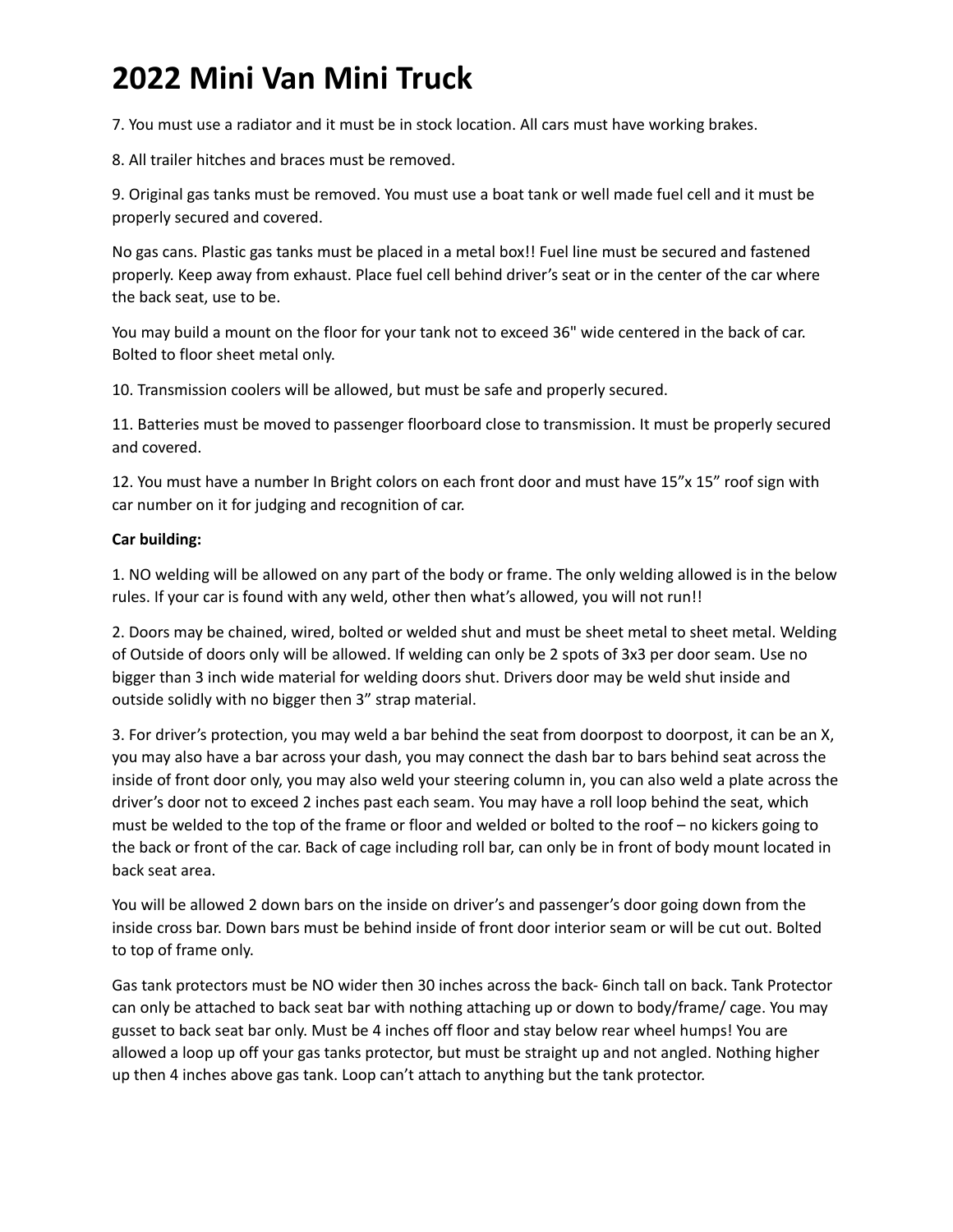\*\*\*\*\*\*YOU MUST HAVE A BAR/PIPE FROM DOOR POST TO DOOR POST WELDED MINIMUM, IN ORDER TO RUN.

### **Engine:**

Any 4 or 6 cylinder engine allowed. Lower engine cradle is allowed for mounting purposes only. Must mount to a factory rubber mount (no solid mounting) if you choose not to run a lower cradle you may use 4 3/8 chains to help secure motor (may be bolted to motor and 1 link welded to frame. If a transmission brace is used firewall and trans tunnel must be cut out (must mount to factory rubber mount).

### **Suspension:**

Factory steering or aftermarket ok/

Factory suspension must be used to that vehicle. NO aftermarket suspension parts allowed. Fwd vehicles will be allowed 1 cable clamp per side to set bumper height. Rwd vehicles will be allowed 1 2x8x1/4 strap to weld suspension down. (must stay 1 piece)

Suspension must be stock. Any 5 lug rearend may be used, back brace only. Leaf springs must be stock, Stock springs only! You can put spacers in sagging coil springs to get your height. You can loop chain or wire from rear end or springs to frame in 2 spots on each side. No bigger then #9 wire or 3/8"chain or cable may be used. You may double your coil springs. Leaf spring cars will be allowed 6 clamps on each spring pack. The clamps may be home-made. Home-made clamps not to be larger than 2 inch wide by 5 inches long.

### **HOOD/TRUNKS:**

Hood must have at least a 12-inch square hole cut out in cast of fire. You will be allowed 8 spots to hold the hood down (bolts, chain or wire); you MUST have at least 4 spots holding hood down- hood hinges don't count! You may have up to 1" all thread –2 may be used from the hood down to the frame, but must go through the front body mounts. All thread may pass thru frame. Hood hold down spots must be sheet metal to sheet metal. Hood must be open for inspection. Plates for hood bolts cannot exceed 3x3x1/2 inch. Hood bolts can be up to 1 inch in diameter. Only allowed 8 spots total to hold down hoodchain- wire- bolts- etc. You are allowed 12- 3/8" blots to bolt hood skins together.

You can fold hoods over but 60% of the hood must be in factory location. Tucking of roofs are allowed but only on Mini Vans. Can tuck roof to top of rear quarter panels. You may chain/wire roof to top of rear quarter panels in 2 spots on each side. No rear window bars allowed.

2 - 1" All-thread may go from roof to frame on mini vans. All thread may be welded to side of the frame 4" total may be welded nothing more or you will remove the all thread completely. You may use wire in 2 spots with 4 loops from roof/bed and may go around the frame with the wire. CAN'T DO BOTH.